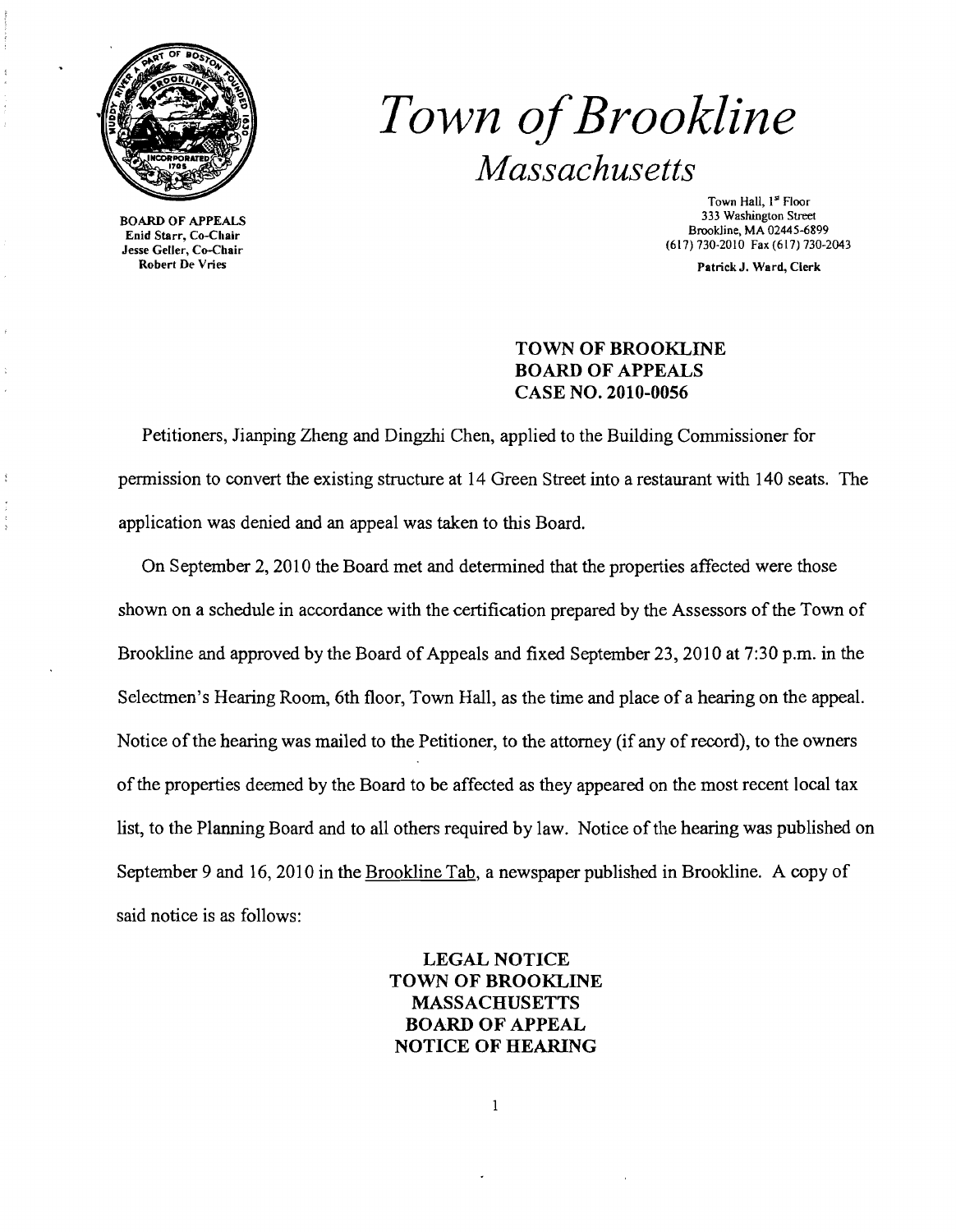Pursuant to M.G.L. C. 39, sections *23A* & 23B, the Board of Appeals will conduct a public hearing to discuss the following case:

Petitioner: Jianping Zheng and Dingzhi Chen Owner: THE KABBALAH CENTRE OF NY INC Location of Premises: 14 GREEN ST Date of Hearing: September 23, 2010 Time of Hearing: 7:30 p.m. Place of Hearing: Selectmen's Hearing Room, 6<sup>th</sup> floor

A public hearing will be held for a variance and/or special permit from

- 1. 5.06.4.b.1); Special District Regulations; special permit required.
- 2. 5.09.2.a&h; Design Review, special permit required.
- 3. 5.43; Exceptions To Yard And Setback Regulations, special permit required.
- 4. 5.70; Rear Yard Requirements, variance required.
- 5. 6.01.2; General Regulations Applying to Required Off-Street Parking Facilities, (change or extension of use), variance required.
- 6. 6.02.1.b; Off-Street Parking Space Regulations, special permit required.
- 7. 6.04; Design of All Off-Street Parking Facilities, variance required.
- 8 6.06.6; Off Street Loading Regulations, variance required.
- 9. 6.07; Design and Layout of Off-Street Loading Facilities, variance required.
- 10. 8.01; Continuance, variance required.
- 11. 8.02.2; Alteration or Extension; special permit required.

Of the Zoning By-Law to Conversion of existing building to restaurant use requiring BOA relief at 14 GREEN ST BRKL

Said premise located in a G-l.75 (CC) (general business) district.

Hearings, once opened, may be continued by the Chair to a date and time certain. No further *notice will be mailed to abutters or advertised in the TAB. Questions regarding whether a hearing has been continued, or the date and time ofany hearing may be directed to the Zoning Administrator at* 617-734-2134 *or check meeting calendar at:http://calendars.town.brookline.ma.usIMasterTownCalandarl?FormID=158.* 

The Town of Brookline does not discriminate on the basis of disability in admission to, access to, or *operations ofits programs, services or activities. Individuals who need auxiliary aids for effective*  communication in programs and services of the Town of Brookline are invited to make their needs *known to the ADA Coordinator, Stephen Bressler, Town of Brookline, 11 Pierce Street, Brookline, MA 02445. Telephone:* (617) *730-2330; TDD* (617) *730-2327.* 

> Enid Starr Jesse Geller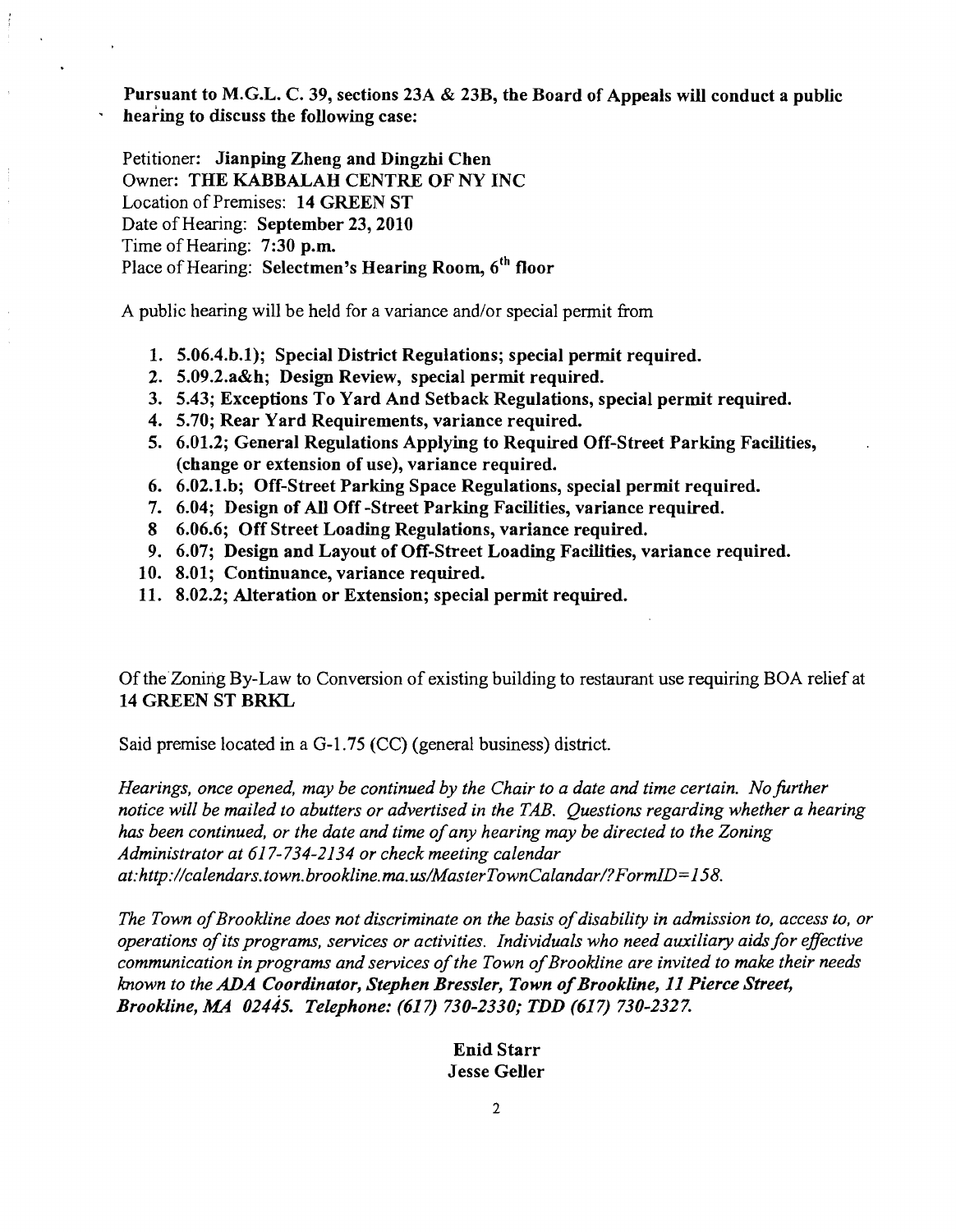## Robert De Vries

At the time and place specified in the notice, this Board held a public hearing. Present at the hearing was Chairman, Enid Starr and Board Members, Jonathan Book and Robert DeVries. The petitioners, were represented by Scott C. Gladstone, Attorney at Law, 1244 Boylston Street, Suite 200, Chestnut Hill, MA 02467, along with Architect Arthur Choo of Choo & Co., Inc., One Billings Road, Quincy, MA 02171, and Traffic Engineer, Robert 1. Michaud, P.E., MDM Transportation Consultants, Inc., 28 Lord Road, Suite 280, Marlborough, MA 01752.

Both in his written submission and in his oral presentation, Mr. Gladstone described the factual background for the petition, the site & neighborhood and Applicant's proposal as follows:

The site currently contains a one story brick structure, with a finished basement. The building is currently owned by The Kabbalah Center, and is being used principally as office space with a small bookstore component. The locus is surrounded by Friendly's Express at 289-293 Harvard Street, Panera Bread at 299 Harvard Street and 4 Greenway Court, a four-story, eight unit brick apartment building that is part of a larger housing development on each side of Greenway Court. Prior to The Kabbalah Center acquiring the building in May, 2005, it was owned by Green Street Development Trust and was leased to The Brookline Community Center for the Arts for use, primarily, as a dance studio.

Mr. Gladstone said that his clients wish to fit out the current building to accommodate a 140-seat Hibachi-style Japanese restaurant modeled after the Applicant's successful restaurant, Osaka Japanese Sushi and Steak House, which they have run in Northampton, Massachusetts for the last 8 years. Other than replacing the unsightly chain link fence at the side of the building and putting in place a new sign (which will go through separate design review), the Applicants do not intend to make any changes to the exterior of the building.

3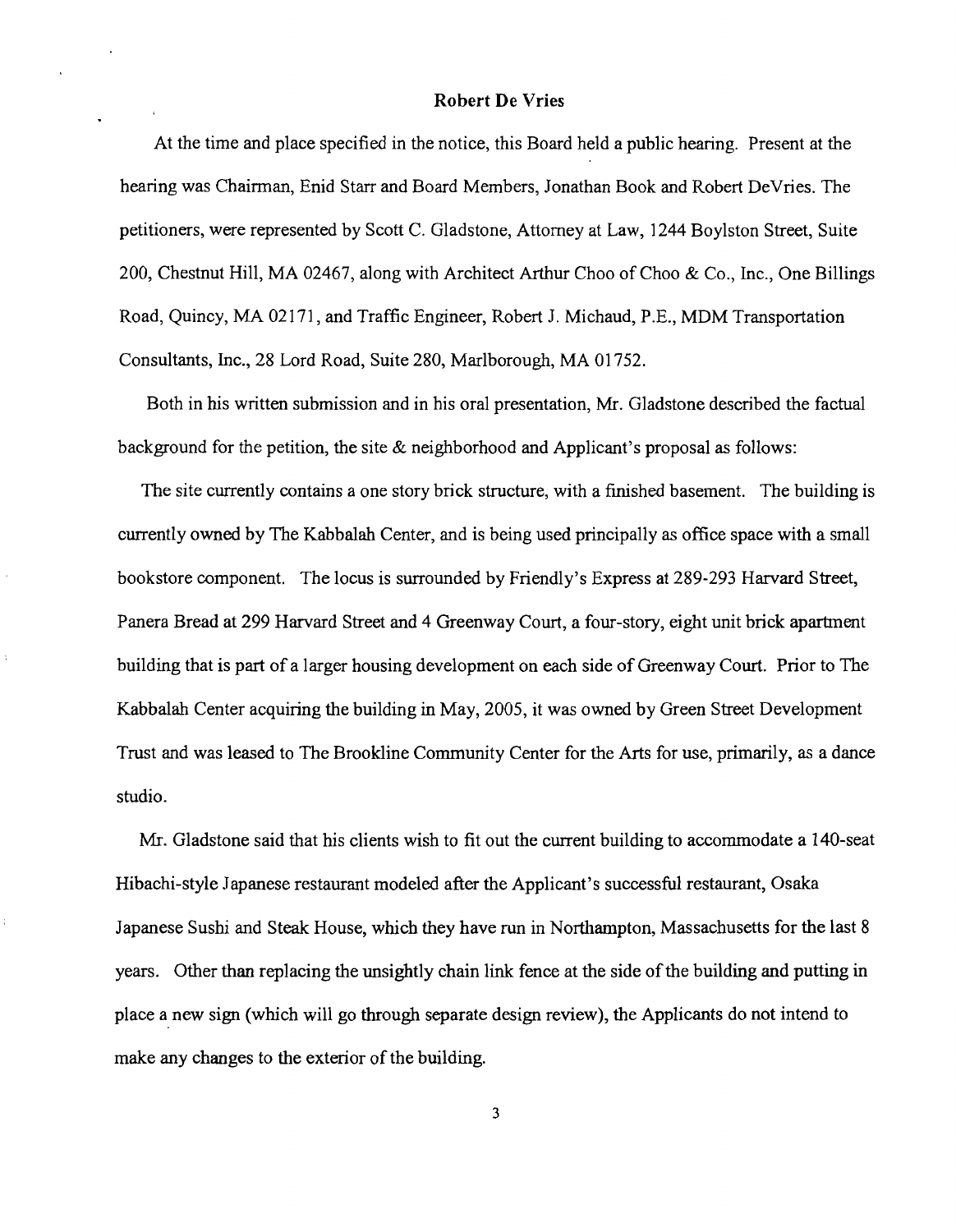Mr. Gladstone indicated that the restaurant use will have approximately 30 employees and will operate Monday through Thursday from 11 :30 a.m. to 11 p.m., Friday and Saturday from 11 :30 a.m. to midnight, and Sunday from 12:30 p.m. to 11 p.m. After meeting with neighbors, the applicants have indicated the bar will be a service-bar only, and they are willing to close the kitchen and bar at 10 p.m. Sunday through Thursday, but would keep the restaurant open till 11 p.m. to allow diners to finish their meals.

Mr. Gladstone argued that the only relief needed concerned parking, which is necessary because there is no room to provide parking on the site. Moreover, 140 seats is the minimum to justify the substantial investment needed to open a sit-down hibachi-style restaurant on this site. Mr. Gladstone argued that there is a parking credit under the applicable tables of 18 spaces for the site's current office use. The proposed use of a 140 seat restaurant requires 28 parking spots. Applying the already existing 18-spot credit, the Applicants are requesting relief for an additional 10 spots, which may be granted by special permit pursuant to §6.02.1.b.

Mr. Gladstone addressed the question of whether the current use was a religious use. If the prior use were held to be a religious or worship use, which use has no parking requirement, then the site would not have the benefit of either parking space credits or other pre-existing non-conforming status, which maybe continued without further relief pursuant to §8.01. If that were the determination, then any non-religious re-use of this site (where the parking requirement is based on square footage of the building) would require a variance in order to get parking relief for all required spaces in excess of 10 (there being no more "credit" for a pre-existing lack of spaces) or any other necessary relief.

Mr. Gladstone argued that, in fact, this is not the case. The prior use by The Kabbalah Center is not a religious or worship use. Mr. Gladstone presented a letter from The Kabbalah Center

4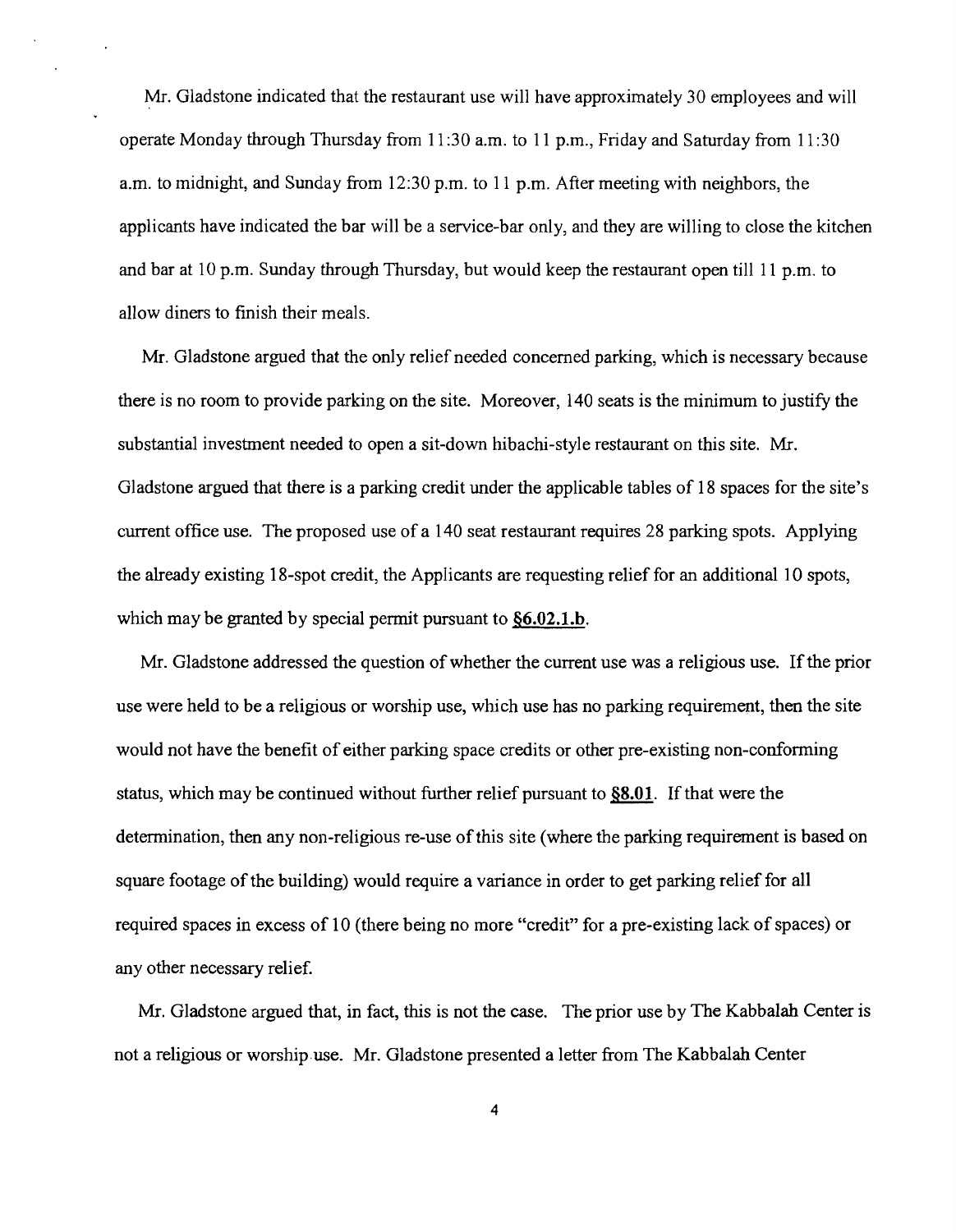explaining that it used this site primarily as an office, with a secondary use as a book store and categorically stating that "Kabbalah is not a religion." Kabbalah as promulgated by The Kabbalah Center is more akin to a philosophy. The Kabbalah Center's position is supported by the fact that the Assessor's office taxes this site as an office use and The Kabbalah Center has never applied for tax-free status as a religious use.

Mr. Gladstone cited case law stating that, in order to maintain the separation of church and state described in the Declaration of Rights in the Massachusetts Constitution and in the First Amendment of the United States Constitution, The Kabbalah Center must be allowed to dictate for itself whether it considers its use to be religious. It is not permissible for the Town to impose a religious label on an entity who has not embraced it itself (and, thereby, taking advantage of the leniencies and tax breaks given to religious uses). *See e.g., Martin v. Corporation of Presiding Bishop ofChurch ofJesus Christ ofLatter Day Saints,* 434 Mass. 141, 152 (2001) and *Needham Pastoral Counseling Center, Inc. v. Bd. Of Appeals of Needham, 29 Mass.App.Ct., 31, 36 (1990).* 

Mr. Gladstone went on to discuss the standards for relief under  $\S6.02.1$  b in the context of his discussion of the special permit standards under §9.05:

> a. The site is an appropriate location for such a use, structure, or condition: A restaurant of this size is an allowed use without a special permit in the Gl.75 Coolidge Corner District. It is behind and next to 6 restaurants on the SAME BLOCK, including one restaurant that holds a similar geographical position on Babcock Street (i.e., one building offofHarvard Street onto a residential side-street) and a counter-service restaurant on Harvard Street with 159 seats (Panera). There is a buffer of a wide alley way between the site and the abutting residential apartment building, which apartment building already backs up to the other restaurants that front onto Harvard Street. The apartment building uses its portion of this buffer for tenant parking. Another commercial building, the back of Pete's coffee that fronts onto Harvard St. (#285), is directly across Green Street from the site.

> b. For the reasons set forth above, the use as developed will not adversely affect the neighborhood. In addition, the added tax benefit of a restaurant, which necessarily includes the local option meal tax in addition to the commercial rate real estate taxes, would be a tremendous benefit to the Town.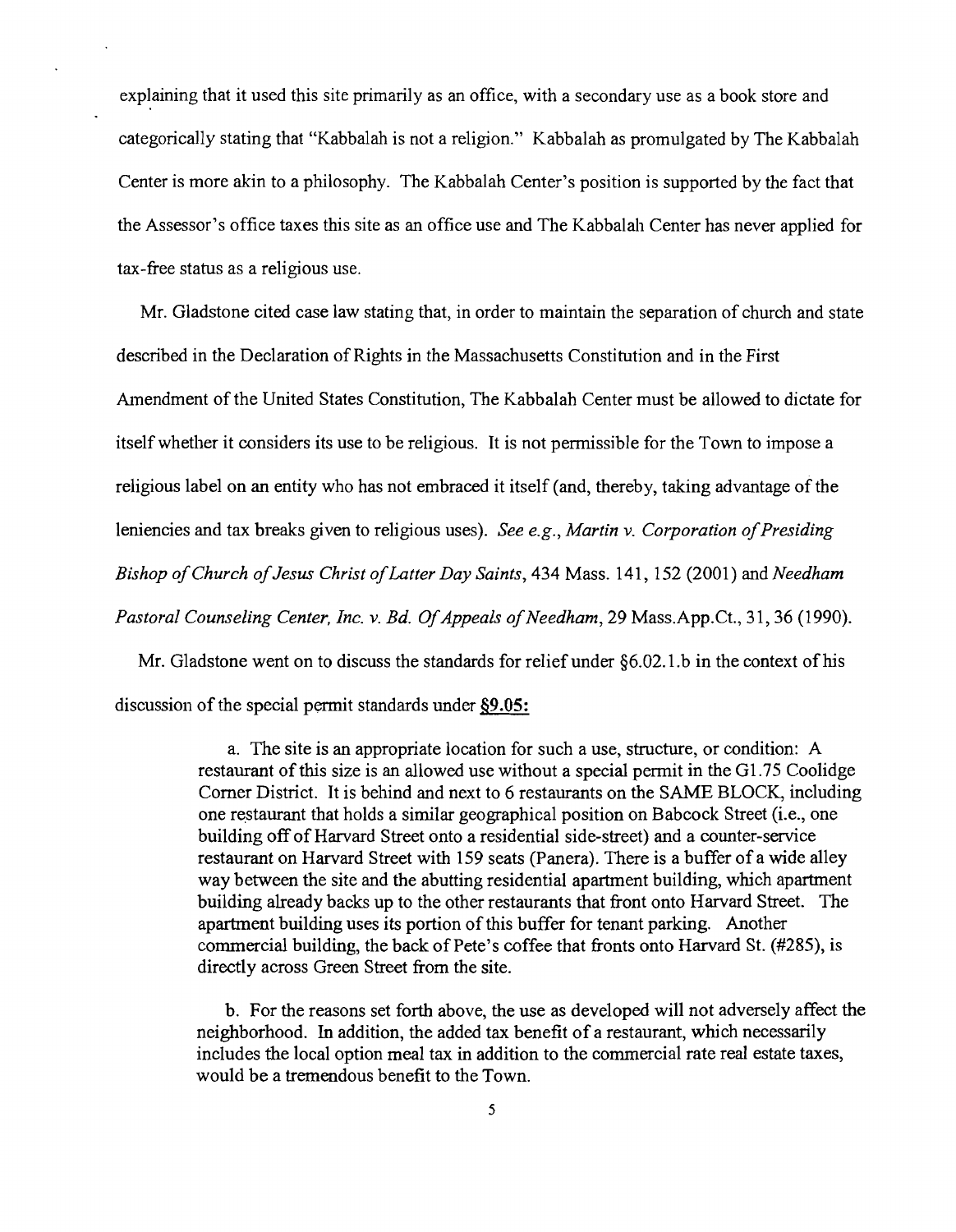c. There will be no nuisance or serious hazard to vehicles or pedestrians. Besides metered spots on the street that already service patrons of the other stores and restaurants that front Harvard Street, the site is within easy walking distance of the 66 bus line, the C train on the green line and all of Coolidge Comer's public parking lots. Finally, unlike a Chinese restaurant that bases much of its business on take-out (with its high volume tum-over), the proposed family style hibachi restaurant is designed for longer term dining, thus leading to much less frequent customer tum-over. A traffic study perfonned by MDM Transportation demonstrated that there was more than enough public parking available during the relevant time periods and the affects on traffic on Green Street will be negligible. Employees (likely 20 in anyone shift) will be brought in by shuttle service or be given T passes so as to avoid having employees taking up public parking spaces. This site enjoys a usable swing space in the back so that trucks can get in and out of the site easily, without affecting traffic on Green Street.

d. Adequate and appropriate facilities will be provided for the proper operation of the proposed use. This will be a first class family restaurant, one of the owner's of which and the manager of which lives a block away. The Applicants are experienced restaurateurs having run a successful Japanese hibachi style restaurant in Northampton for the last 8 years. Garbage handling and deliveries will be handled appropriately so as to have the least impact possible on residential neighbors. Deliveries will be made by van or small trucks parked in the rear swing space.

e. The development as proposed will not have a significant adverse effect on the supply of housing available for low and moderate income people as this is a commercial project.

Finally, Mr. Gladstone argued that, if a variance was necessary, this project met all of the requirements for a variance. Just as was the case with 299 Harvard Street (Panera) which was given zoning relief to expand without the ability to install any parking, the Applicants cannot install any parking on this site due to its unique shape and position and the manner in which the building is positioned on the site. The site is unique in the district as it does not share party walls like many of the other restaurants, but it still lacks space to provide additional parking spaces. Without the sought after relief, it would not be economically viable for the applicants to make this purchase and open an economically viable restaurant. *See Marashalian v. Zoning Board of Appeals of Newburyport,* 421 Mass. 719, 726 (1996)(rejecting the proposition that a variance is unwarranted if any other possible use can be made of a site). For the reasons set forth as part of the Special Permit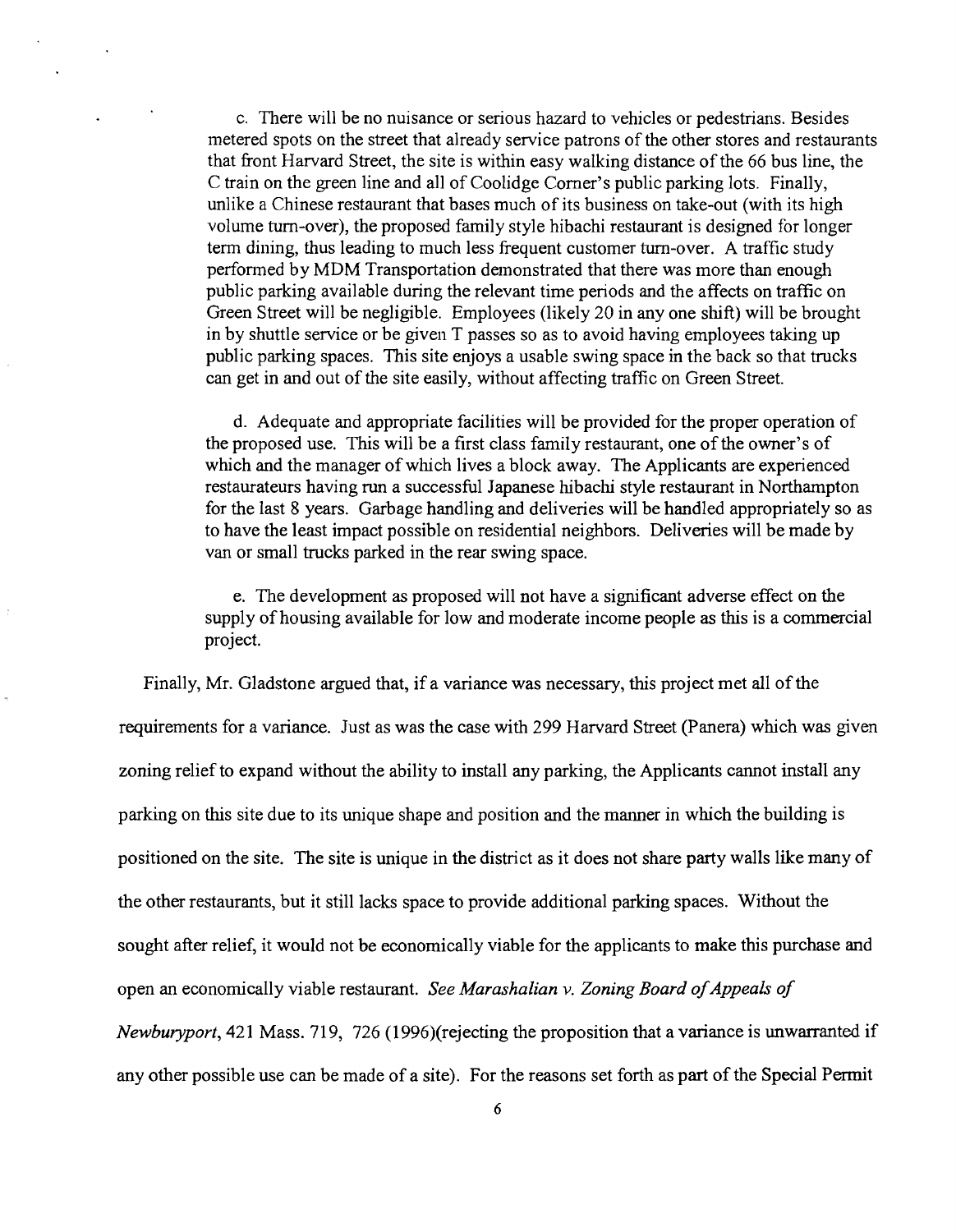review, the addition of this type of restaurant will be a benefit to the public, hence not detrimental. Given that this is an allowed use and such parking and loading relief is routinely given on this and similar blocks in Coolidge Comer, the relief being sought would certainly not substantially derogate the intent or purpose of the Zoning By-Law.

The Board considered submitted emails both in favor of the proposal and some with reservations about the proposal. The Chairperson inquired if any members of the public wished to be heard. The Board heard from Christine Leighton and another neighbor, both of 21 Green Street who expressed concerns over the noise and odors from the proposed restaurant, citing similar problems with the restaurants already in the area. Richard Strauss of 51 John Street echoed the concerns of Ms. Leighton and expressed his concern over increased traffic on his street. The Board heard from two members of the public in support of the proposal, including Lea Cohen, President of the

Brookline Chamber of Commerce.

Courtney Synowiec, Planner, delivered the comments of the Planning Board:

April 10, **1998,** BOA case #3436 - The Planning Board recommended denial, and the Board of Appeals approved, a proposal to convert 14 Green Street, used then as an office building, into an 80-seat restaurant. That decision was attached. Mr. Gladstone observed that the proposed restaurant from 1998 is now the Taam China on Harvard Street and that it only needed 80 seats because it is largely dependent on take-away orders. The proposed hibachi style restaurant will be wholly dependent on in-restaurant sit-down dining.

**Section 5.06.4.b.1** – Special District Regulations: All applications in the G-1.75 (CC) District shall be subject to *Section 5.09, Design Review.* 

**Section 5.09.2.3 & .h** - Design Review: Uses on a lot in G-l. 75 (CC), or non-residential uses in a non-residential district with more than 10,000 s.f. of gross floor area or with 20 or more parking spaces, require a special permit for design review. The applicant has submitted a statement reviewing the community and environmental impact and design standards relative to this proposal. Those most applicable are as follows:

*Circulation:* There are two tandem parking spaces at the rear of the building next to where the dumpster will be located. The applicant is proposing to use these spaces for vehicles that are emptying the dumpster as well as for delivery vehicles, whose drivers will then use handcarts to move product either through the rear door or to the basement stairs in front of the building. The applicant is proposing to offer a free monthly T pass program to employees to encourage public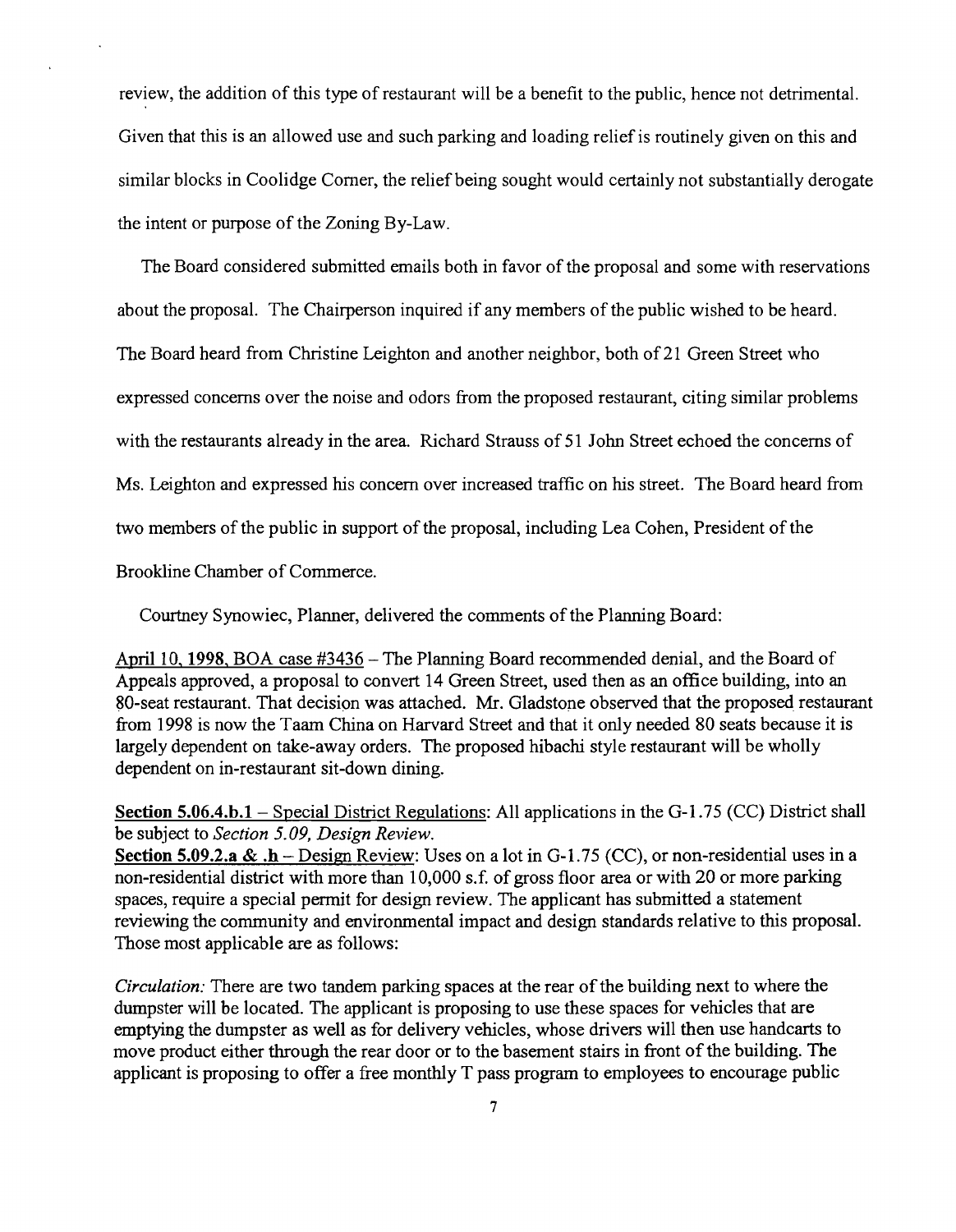transportation use. Since there is no parking for customers on site, the applicant has indicated a wilfingness to establish valet parking.

*Utility Service:* The applicant is proposing locating the dumpster in the far rear corner of the lot, which is screened by the buildings that front on Harvard Street.

*Advertising Features:* The applicant will proceed with a sign application and the sign/fayade review process by the Planning Board following the Board of Appeals process.

*Special Features:* The rear of the building will be used for unloading of supplies and trash storage. The applicant has indicated the dumpster will be discreetly screened, but specific plans indicating such have not yet been submitted. The applicant has indicated that the side of the building, and therefore the shared easement, will be kept clear.

## Section 5.43 - Exceptions to Yard and Setback Regulations

Section 5.70 - Rear Yard Requirements: This building has a pre-existing non-conforming rear yard setback of approximately 12 feet.

Section 6.01.2 - General Regulations Applying to Required Off-Street Parking Facilities (change or extension of use): Whenever there is a change of a use that increases the parking requirements by 15 percent or more, the total additional parking requirements for the change shall be provided in accordance with the requirements of that section.

Section  $6.02.1.b - Off-Street Parking Space Regulations$ : When a change of a non-residential use in a business district is proposed primarily within an existing building, the Board of Appeals may by special permit waive up to 10 parking spaces, or up to 50 percent of any increased requirement, whichever is greater. In determining if a waiver of the parking is appropriate, the Board of Appeals shall consider information provided by the applicant regarding the following items:

- The operating characteristics of the proposed use, including but not limited to a description ofthe type of business, hours of operation, number of employees, and delivery service requirements;
- The peak parking demand for the proposed use in relation to the peak parking demand generated by other uses in the area;
- The need for and provision of employee parking; and
- The availability and/or shortage of existing public parking and transit facilities in the area.

Since the Building Commissioner has determined that this building is currently used for religious purposes, the property currently complies with parking requirements; the Zoning By-law does not require parking for religious uses.

The applicant is arguing that the property is not used for a religious purpose, and instead should be classified as an office and bookstore use. The parking requirement for office and retail uses is 1 space for every 350 s.f. on the ground floor, and 1 space for every 600 s.f. on other floors. Please see table and asterisks below for additional discussion of parking requirements.

Section 6.04 - Design of All Off-Street Parking Facilities: The two tandem parking spaces on site, located behind the building, do not meet the design standards under this section.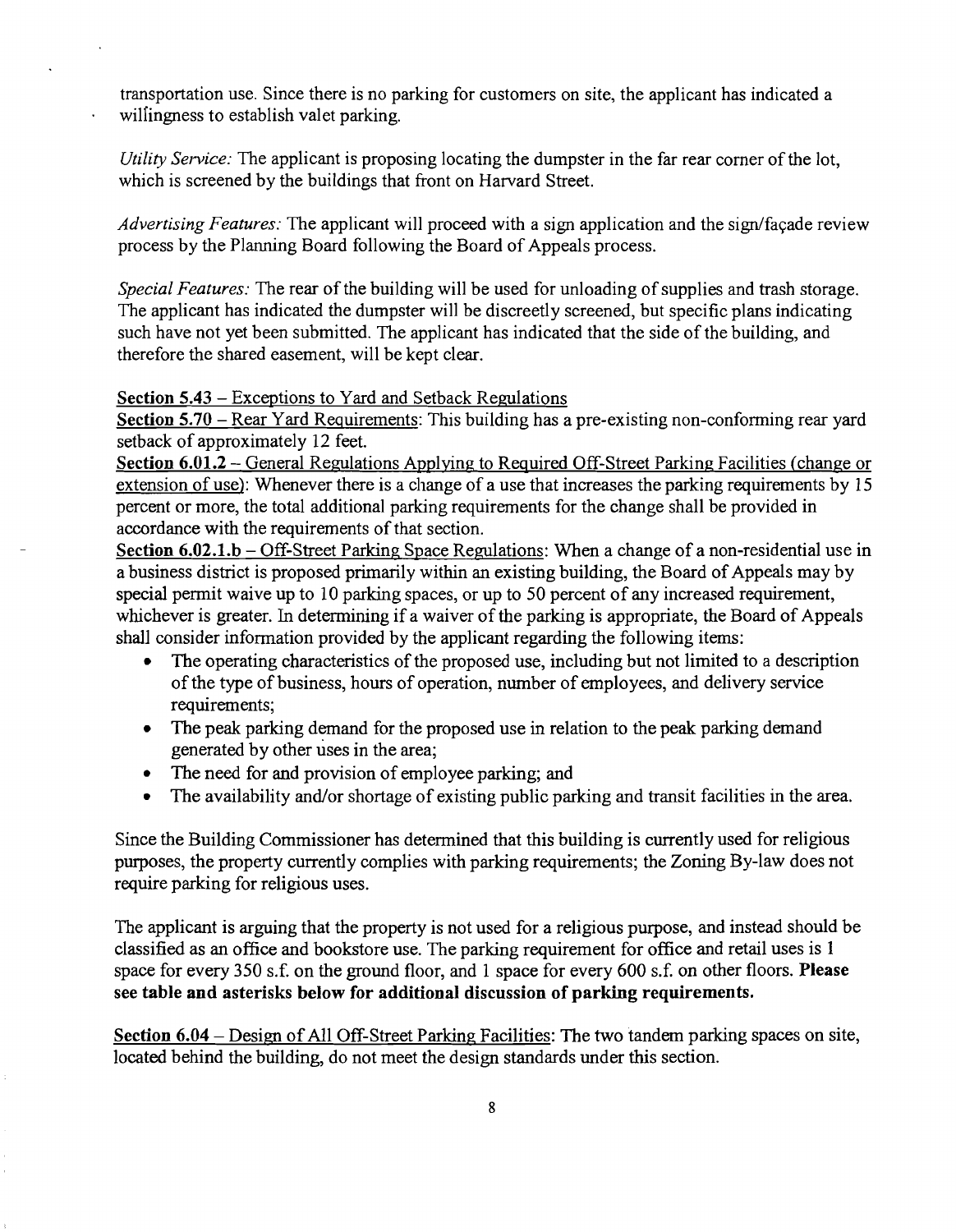Section 6.06.6 - Off-Street Loading Regulations: A restaurant use with square footage between 2,000 s.f. and 15,000 s.f. requires 1 loading dock. This building does not have a loading dock. Section 6.07 - Design and Layout of Off-Street Loading Facilities: Since this building does not have a loading dock, nor is the applicant intending to provide for a loading dock, the proposal does not comply with this section. The applicant is proposing to have delivery vehicles park behind the building and deliveries be carted into the building either through the rear entrance or around the front of the building to the side basement stairs and entrance.

Section 8.01 – Continuance: Any nonconforming building, structure or use which lawfully existed at the time of passage of the applicable provision of this By-law, or any amendment thereto, may be continued or may be changed to conforming, however once it is changed to be conforming, it shall not be made nonconforming again. Since this building has been used as a religious use, it conforms with the parking requirements of the By-law. Seeking to make the structure non-conforming again would be in violation of this section. *Variance required.* 

Section 8.02.2 – Alteration or Extension: A special permit is required to alter or extend this nonconforming structure.

|                       | Required                 | Existing | Proposed | Finding       |
|-----------------------|--------------------------|----------|----------|---------------|
| <b>Parking Spaces</b> | 28 spaces                | 2 tandem | 2 tandem | Variance*     |
|                       | space for every 5 seats) |          |          |               |
| <b>Loading Docks</b>  | loading bay              | 0 bays   | 0 bays   | Pre-existing, |
|                       | 1 loading bay for        |          |          | non-          |
|                       | restaurants with 2,000-  |          |          | conforming**  |
|                       | 15,000 s.f.)             |          |          |               |

\*This property is currently being used as a religious use, as determined by the Building Commissioner. As such, the use requires no parking, and the structure is conforming with respect to vehicular use. Therefore, the proposal requires a full 28 parking spaces, and a variance is required.

The applicant has submitted an argument that the current use is not a religious use, and is instead an office/bookstore. That use has the following parking requirements: 1 space for every 350 s.f. at the ground Floor, and 1 space for every 600 s.f. on other floors. The building has 4,026 gross s.f. on the ground floor, and 4,042 gross s.f. in the basement, requiring 18 spaces as a retail or office use. The applicant is arguing that 18 spaces should be "credited" to this building under Section 6.0 I, and the applicant is seeking relief for 8-10 additional spaces, for which a special permit is available under Section 6.02. I.b for changes of a non-residential use in a business district within an existing building. Please see the discussion of Section 6.02. I.b above for a review of the evidence the Board of Appeals may consider when determining if a waiver is appropriate.

\*\*Loading bays are required by the Zoning By-law for both religious and restaurant uses.

Ms. Synowiec reported that, at its September 16,2010 meeting, the Planning Board was

unanimous in its support of this proposal because a restaurant is an appropriate use for a

commercially-zoned district. Several commercial buildings in Coolidge Corner, including other

restaurants, do not have parking, and a lack of parking at this property should not unreasonably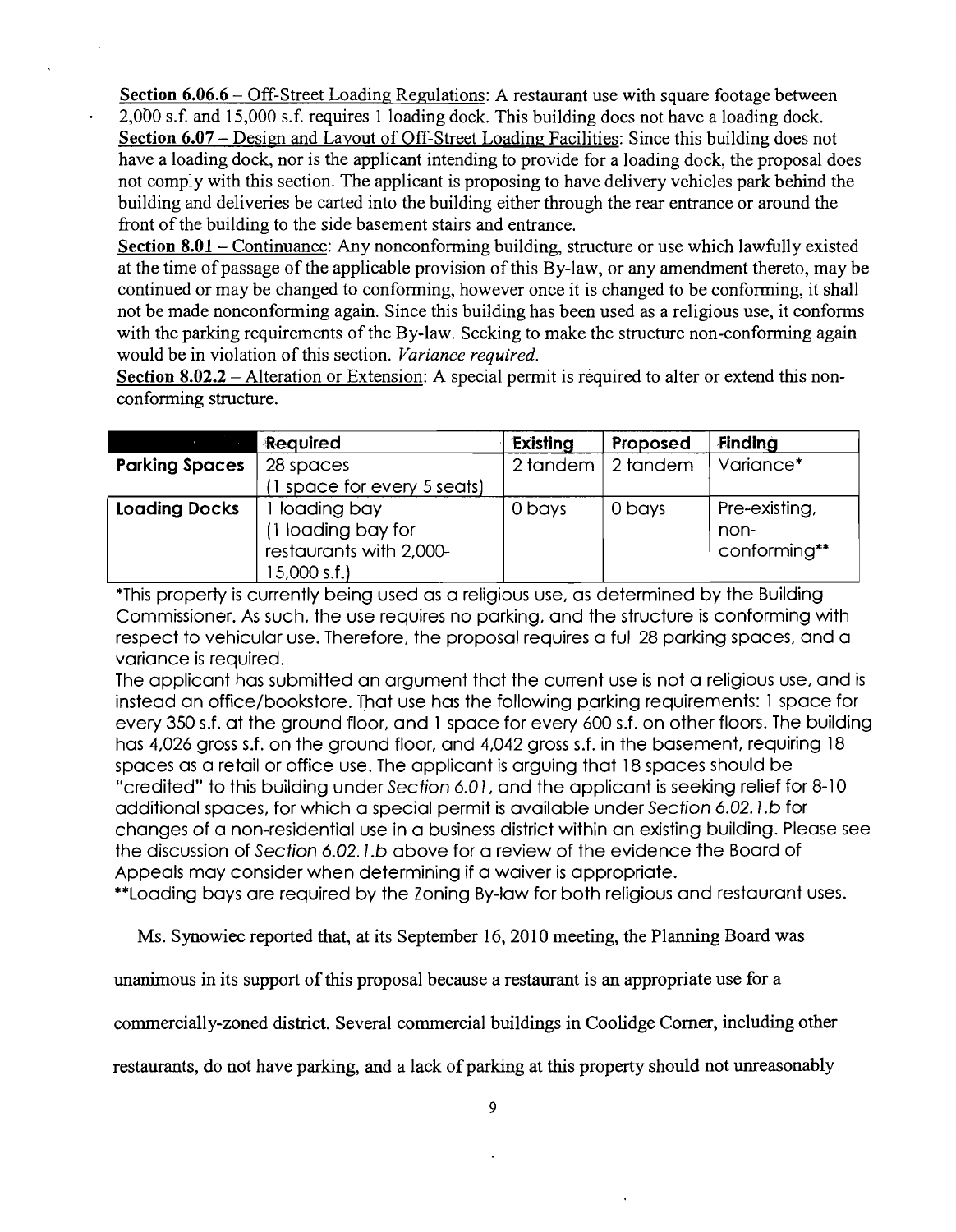hamper its use. A restaurant at this location would contribute to the vibrancy of the Coolidge Corner commercial district. The Board was somewhat concerned about the proposed number of seats for the restaurant, and felt that only a hibachi-style restaurant, with its unique consolidated seating arrangement, would safely and appropriately accommodate 140 seats. A restaurant with a typical seating arrangement, requiring more aisle space, would not be able to fit the same number of seats in this building, and a condition limiting the 140 seats to hibachi-style restaurants would be appropriate. Additionally, conditions regarding deliveries, parking and trash storage would ensure the restaurant is operated in a manner suitable for a building that immediately abuts a residential building and district. Neighbors understandably have concerns regarding traffic, odors, and rodents, but these concerns can largely be addressed with well-designed conditions. Therefore, the Planning Board recommends approval of the proposal, the plot plan prepared by Boston Survey and dated 9/3/2010, and the plans prepared by Arthur Choo and received by the Planning Department on 8/10/2010, subject to the following conditions:

- 1. The applicant shall provide fully subsidized MBTA passes to its employees to encourage the use of public transit, and evidence of the existence of such a program and its details, including how its advertised to employees and the number of participating employees, shall be submitted to the Assistant Director for Regulatory Planning for review and approval prior to issuance of a certificate of occupancy.
- 2. Deliveries for the restaurant shall only take place by vans, small trucks or small vehicles, and occur only between the hours of 10 a.m. and 6 p.m. Delivery vehicles shall not park on the sidewalk, double park, or otherwise block pedestrian or vehicular traffic.
- 3. Signage indicating that delivery vehicles shall park in the rear of the building and not block either the passageway or double park in front of the building shall be approved by the Assistant Director for Regulatory Planning and posted prior to the issuance of a certificate of occupancy.
- 4. The restaurant shall have no more than 140 seats, and any other seating arrangement than that proposed by a hibachi restaurant, shall be reviewed and approved by the Fire and Building Departments prior to issuance of a certificate of occupancy.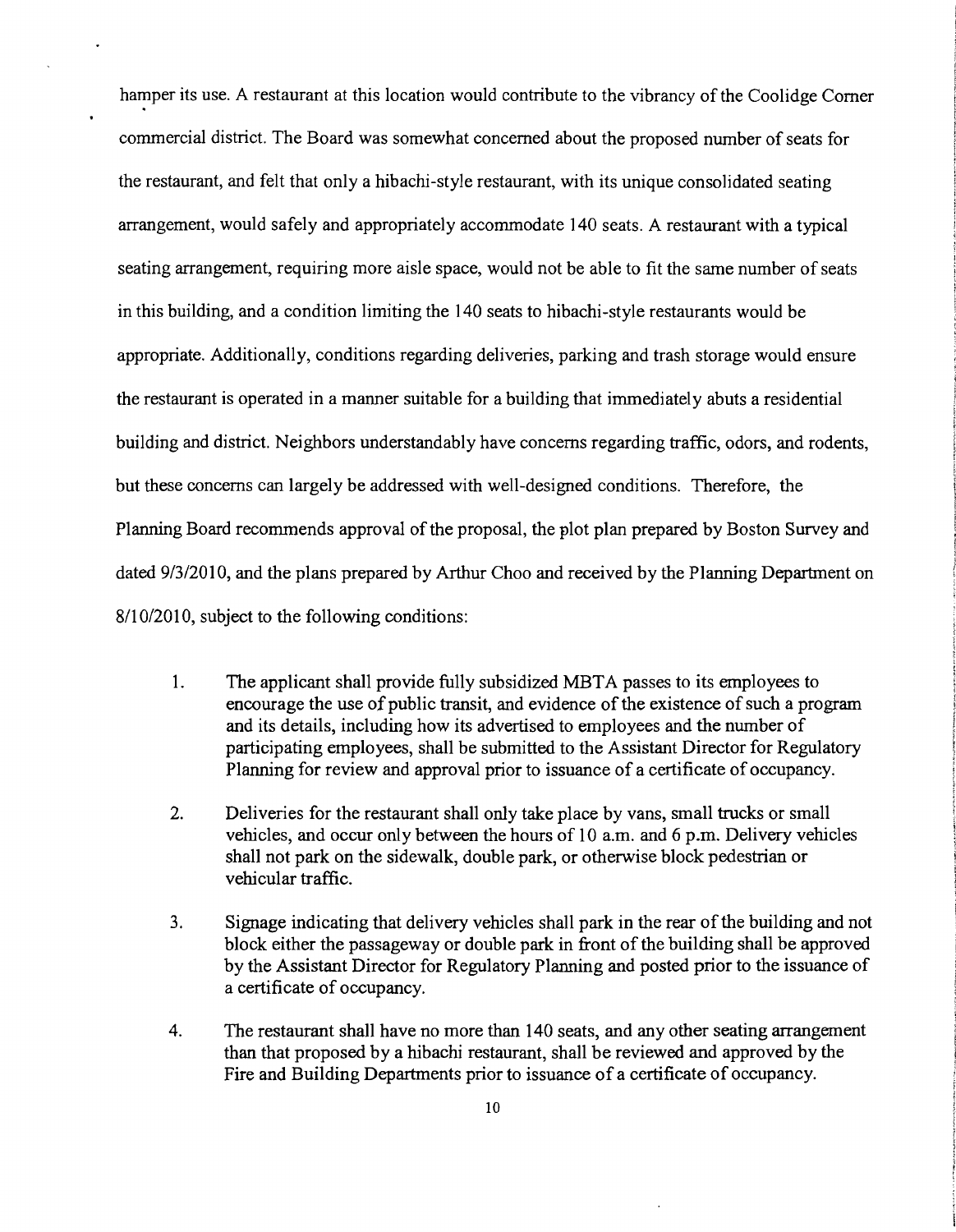- 5. There shall not be a valet service for this restaurant without seeking a modification of this decision by the Board of Appeals.
- 6. All refuse shall be stored securely in a rodent proof container(s). Any outdoor refuse container(s) shall be attractively maintained and screened from view, subject to the review and approval of the Assistant Director for Regulatory Planning prior to the issuance of a certificate of occupancy.
- 7. Prior to the issuance of a building permit, the applicant shall submit to the Building Commissioner to ensure conformance to the Board of Appeals decision: 1) a final surveyed site plan, indicating parking spaces and dimensions and trash storage locations, stamped and signed by a registered land surveyor or engineer; 2) a final floor plan, indicating the total number of seats, gross floor area, and maximum occupancy, stamped and signed by a registered architect; and 3) evidence the Board of Appeals decision has been recorded at the Registry of Deeds.

The Chair then called upon Michael Shepard, Building Commissioner, to deliver the comments ofthe Building Department. Mr. Shepard expressed his belief that the Kabbalah Center is a religious use, liking it to a Christian Science Reading Room and that a variance would be needed in order to accommodate a waiver of 28 required parking spaces. He stated that he had visited another similar restaurant operated by the same family in Northampton and in his opinion it is everything that the applicant says it is and he would expect that a Brookline site of the same restaurant would be operated equally as well. The Building Commissioner assured the Board that should they approve the requested relief, the requirements of the State Building Code would be satisfied. Mr. Shepard said that in his opinion, the Planning Board overstepped its authority limiting the requested number of seats to hibachi style restaurants only. He said that seating capacity is a function of the Building, Fire and Health codes irrespective of style. He opined that pennits would only be issued for this or any future restaurant that met capacity requirements.

The Board began its deliberations by addressing the issue of whether or not The Kabbalah Centre's use of the property was a pre-existing religious use. After extensive discussions and reliance on Massachusetts decisional law, the Board determined that the use of the property was not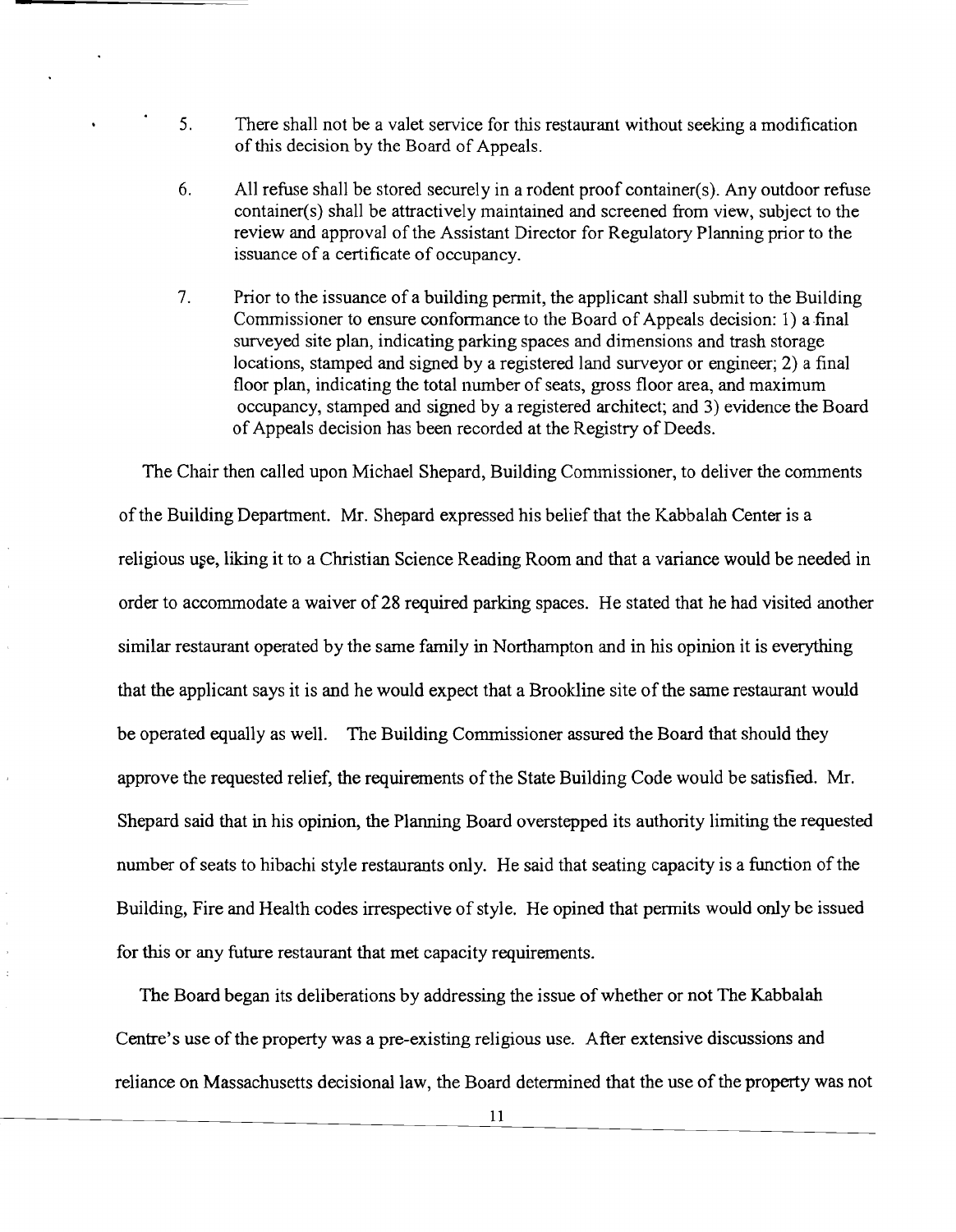a pre-existing religious use. The fact that the Kabbalah Centre itself did not consider it's use as religious (and did not take advantage of property tax exemptions for religious use of the property), was a compelling argument that there was not a pre-existing religious use at the site.

The Board, having deliberated on this matter and having considered the foregoing testimony, concludes that it is desirable to grant Special Permits and that the petitioner has satisfied the requirements necessary for relief under Sections 5.09, 6.02.1.b, and 9.05 of the Zoning By-Law and made the following specific findings pursuant to Section 9.05 of the Zoning By-Law:

> a. The site is an appropriate location for such a use, structure, or condition: A restaurant of this size is an allowed use without a special permit in the G1.75 Coolidge Corner District. It is behind and next to 6 restaurants on the same block, including one restaurant that holds a similar geographical position on Babcock Street (i.e., one building off of Harvard Street onto a residential side-street) and a counterservice restaurant on Harvard Street with 159 seats (Panera). There is a buffer of a wide alley way between the site and the abutting residential apartment building, which apartment building already backs up to the other restaurants that front onto Harvard Street. The apartment building uses its portion of this buffer for tenant parking. Another commercial building, the back of Pete's coffee that fronts onto Harvard St. (#285), is directly across Green Street from the site.

> b. For the reasons set forth above, the use as developed will not adversely affect the neighborhood. In addition, the added tax benefit of a restaurant, which necessarily includes the local option meal tax in addition to the commercial rate real estate taxes, would be a tremendous benefit to the Town.

c. There will be no nuisance or serious hazard to vehicles or pedestrians.

d. Adequate and appropriate facilities will be provided for the proper operation of the proposed use.

e. The development as proposed will not have a significant adverse effect on the supply of housing available for low and moderate income people.

Accordingly, the Board determined that the only relief necessary was a special permit to

dispense with the parking requirements for ten (10) parking spaces associated with the proposed

change of use from an office use to a 140-seat restaurant and voted unanimously to grant that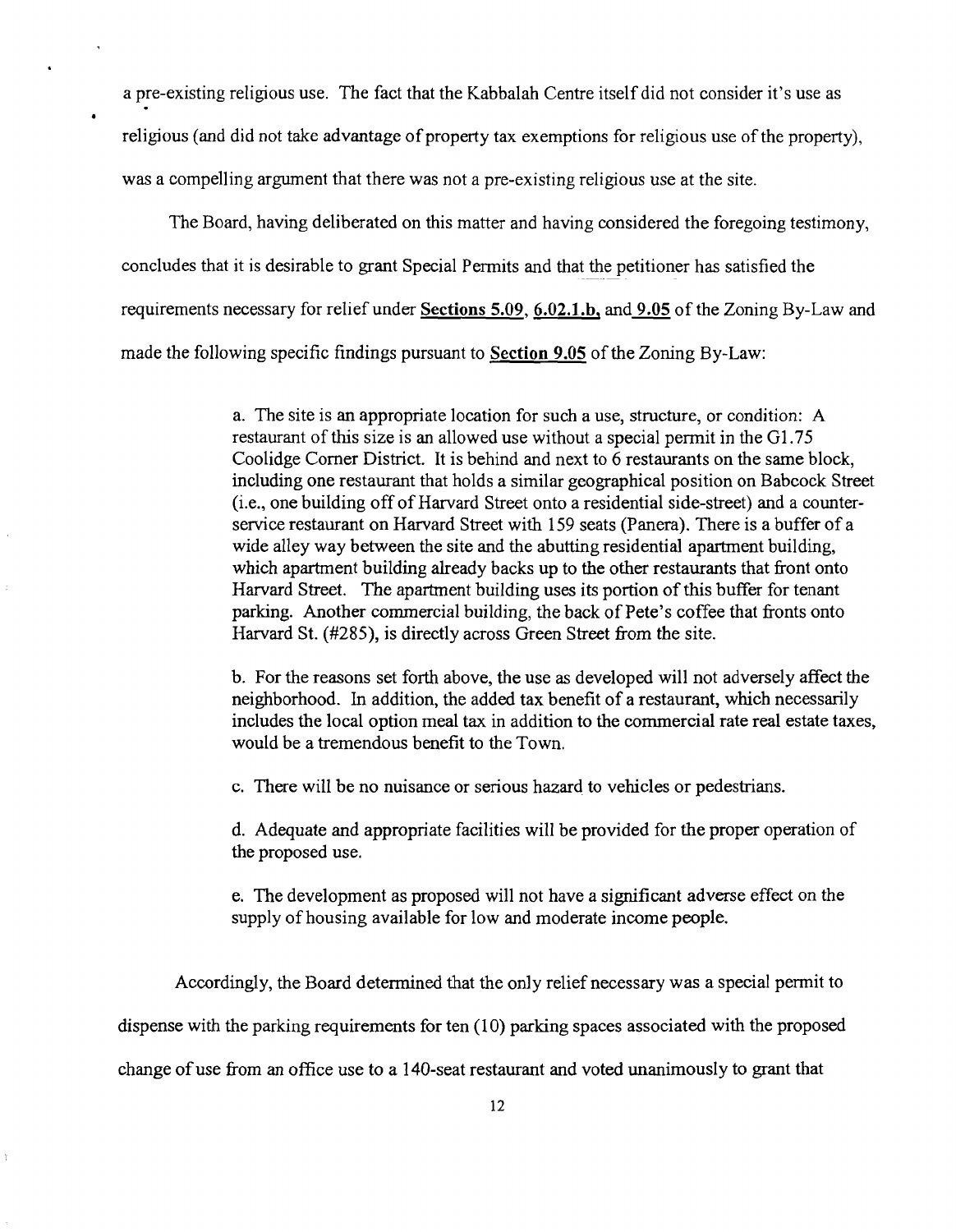special permit pursuant to  $\S6.02.1.b$  of the Zoning by-Law. In the alternative, the Board determined that, even if the prior use was a religious use, the applicant had satisfied the requirements for a variance under G.L. c. 40A, §10 and voted unanimously to grant that variance. Specifically, the Board finds that the literal compliance with the requirements of the By-Law is not feasible in light of the existing conditions at the lot in question. As a result of the lot conditions and the unique shape of the existing building, failure to grant the requested variances would cause substantial hardship to the property owner/applicant. Granting the requested variance to dispense with twentyeight (28) parking spaces associated with the change of use from a religious use to a 140-seat restaurant at this site will not be detrimental to the public good nor nullify or substantially derogate from the intent or purpose of the Brookline Zoning By-Law. The foregoing grants represent all the zoning relief requested to change the use to a 140-seat restaurant per the plans, and are granted subject to the following conditions:

- 1. The applicant shall provide fully subsidized MBTA passes to its employees to encourage the use of public transit and/or provide shuttle service to the restaurant site, and evidence of the existence of such a program and its details, including how it is advertised to employees and the number of participating employees, shall be submitted to the Assistant Director for Regulatory Planning for review and approval prior to issuance of a certificate of occupancy.
- 2. Deliveries for the restaurant shall only take place by vans, small trucks or small vehicles, and shall occur only between the hours of 10 a.m. and 6 p.m. Delivery vehicles shall not park on the sidewalk, double park, or otherwise block pedestrian or vehicular traffic.
- 3. Signage indicating that delivery vehicles shall park in the rear of the building and not block either the passageway or double park in front of the building shall be approved by the Assistant Director for Regulatory Planning and posted prior to the issuance of a certificate of occupancy.
- 4. There shall not be a valet service for this restaurant without seeking a modification of this decision by the Board of Appeals.
- 5. All refuse shall be stored securely in a rodent proof container(s). Any outdoor refuse container(s) shall be attractively maintained and screened from view, subject to the